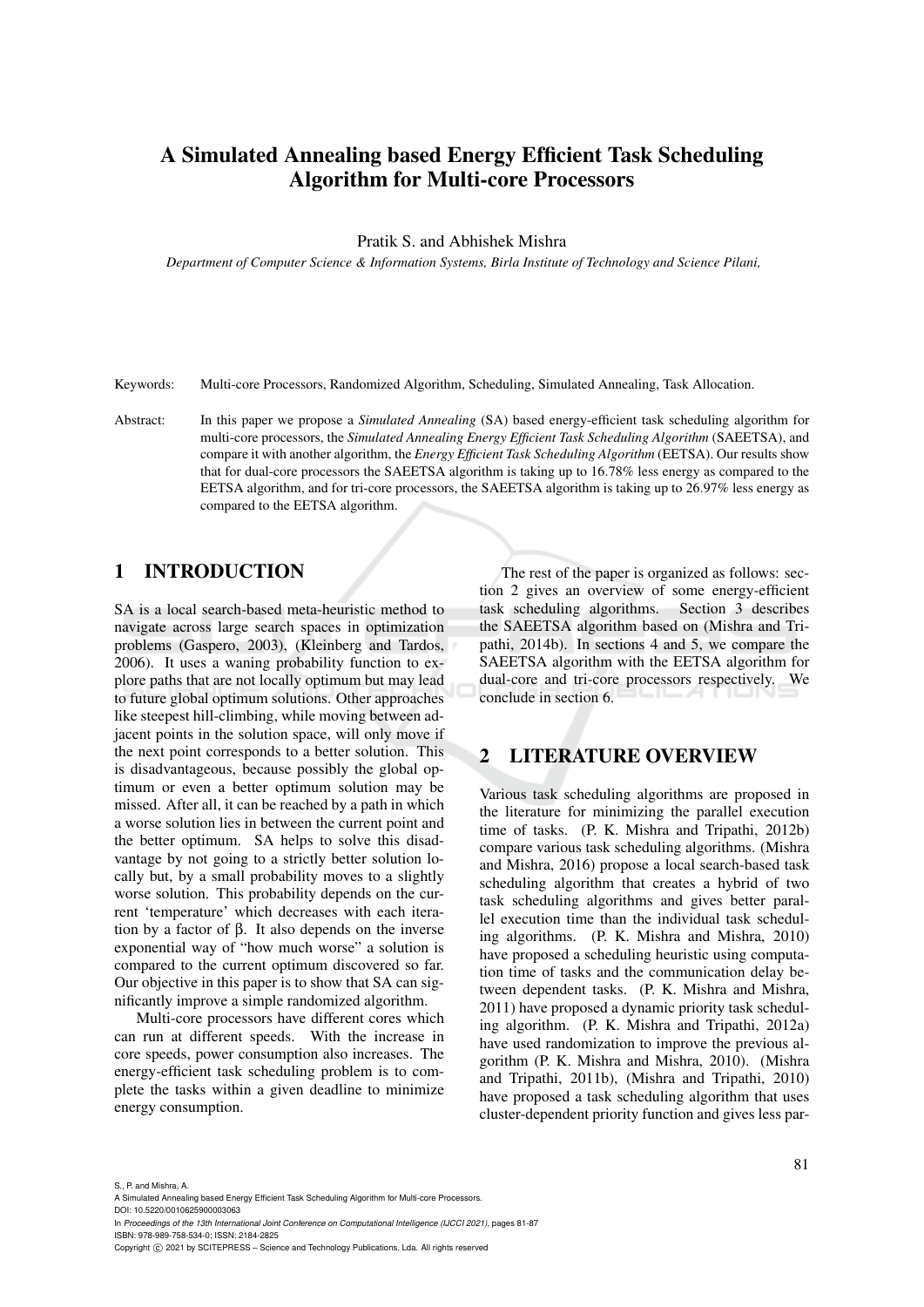allel execution time as compared to some well-known task scheduling algorithms. (A. Mishra and Mishra, 2019) have done performance evaluation of SA-based task scheduling algorithms by varying its various parameters.

Various task scheduling algorithms are proposed in the literature for minimizing the energy consumption of tasks. (Mishra and Tripathi, 2014a) have proposed a pseudo-polynomial time energy-efficient task scheduling algorithm for a given computation load and a given deadline on a multi-core processor with software-controlled dynamic voltage scaling (DVS). (Mishra and Tripathi, 2014b) have proposed a Monte-Carlo energy-efficient task scheduling algorithm for a given set of independent tasks and a given common deadline on a multi-core processor with softwarecontrolled DVS. (Mishra and Tripathi, 2011a) have formulated a problem of energy efficient task scheduling of send-receive task graphs on multiple multi-core processors with software controlled DVS. (Mishra and Trivedi, 2020) have done benchmark comparison of the contention aware nature-inspired metaheuristic task scheduling algorithms. (S. K. Biswas and Muhuri, 2018) have proposed energy-efficient task scheduling algorithms in multiprocessor systems using archived multi-objective SA. (Y. Yun and Kim, 2019) have proposed an adaptive genetic algorithm for energy-efficient task scheduling on asymmetric multiprocessor system-on-chip.

SA is successfully applied to solve scheduling problems. A recent example of SA based scheduling algorithm is provided by (K. Haridass and McDonald, 2014). They solve the problem of scheduling a log transport system using SA.

#### 3 THE SAEETSA ALGORITHM

Before describing the SAEETSA algorithm, first we describe the *Energy Efficient Task Scheduling Problem* (EETSP) and the EETSA algorithm (Mishra and Tripathi, 2014b). We use the same notation of (Mishra and Tripathi, 2014b). *t* independent tasks are given. The task set is  $\{T_j \mid j \in [1..t]\}$ . Task  $T_j$ has computation requirement of  $c_j$  ( $j \in [1..t], c_j \in$ N), given by the set  $C = \{c_j | j \in [1..t]\}$ . A common deadline of *D* is given ( $D \in \mathbb{N}$ ). The task set  ${T_j | j \in [1..t]}$  has to be scheduled on a multi-core processor with *p* cores and *q* possible discrete speeds given by the set  $Q = \{ s_i \mid i \in [1..q], s_i \in \mathbb{N} \}$ . We define the speed profile of the processor,  $F = (f_i)_i^q$  $_{i=1}^q$ , to be the vector such that  $f_i$  is the number of time slots in [0,*D*] in which the cores are running at the speed of *s<sup>i</sup>* . We define the sleep profile of the processor,

 $H = (h_{ki})_{(k,i) \in [1..p] \times [1..q]}$ , to be the matrix such that  $h_{ki}$ is the number of time slots for  $s_i$  on the  $k$ 'th core that are sleeping. We define the binary partition matrix of the task set,  $G = (G_{kj})_{(k,j) \in [1..p] \times [1..t]}$ , to be the matrix such that  $g_{kj} = 1$  if and only if the the task  $T_j$ is allocated on the *k*'th core (otherwise it is 0). The multi-core processor has software controlled per-chip DVS. By per-chip DVS we mean that we can only change the speed of all cores simultaneously (not individually). If the speed of the multi-core processor is  $s_i$ , then either a core will run at the speed of  $s_i$ , or it will be in a sleep state (speed  $= 0$ ). Power consumption of a core running at a speed of *s* is given by  $P(s) = \alpha s^3$ , where  $\alpha$  is a constant. Energy consumption by a core running at a speed of *s* during τ units of time is given by  $E(s, \tau) = P(s)\tau$ . A core running at a speed of *s* can perform a maximum of *c* = *s*τ units of computation during  $\tau$  units of time. We assume that the DVS software can change the speed of the multi-core processor at periodic checkpoints given by  $\delta \tau = 1$  (at the start of each unit time interval). The EETSP problem is to find an allocation of tasks to the cores, speed of the multi-core processor at each unit of time in  $[0, D]$ , and for each core the unit time intervals in which it is sleeping, so that the energy consumption of the tasks is minimized, and also each task is finished within the given deadline of *D*. (Mishra and Tripathi, 2014b) have formulated an integer linear program (ILP) for the EETSP problem (equations  $(6) - (8)$ , and  $(11) - (16)$  in (Mishra and Tripathi,  $2014b)$ ). ÆТ

Now we describe the EETSA algorithm for solving the EETSP problem as given in (Mishra and Tripathi, 2014b). The EETSA algorithm is a Monte-Carlo algorithm. It takes as input (*m*,*n*,*t*,*C*,*Q*,*D*), where *m* and *n* are integer parameters. The EETSA algorithm is divided into three parts. The first part is lined 01 to 27 in (Mishra and Tripathi, 2014b) in which we make *m* attempts using randomization to find a feasible solution of the ILP. The second part is lined 28 to 44 in (Mishra and Tripathi, 2014b) in which we make *n* attempts using randomization to reduce the energy consumption for the case when the first part of the algorithm succeeds in finding a feasible solution of the ILP (otherwise we return "NO SO-LUTION" which may be a wrong output). This energy reduction assumes that no core is sleeping. The third part is lined 45 to 50 in (Mishra and Tripathi, 2014b) in which we further try to reduce the energy consumption by assuming that some cores can sleep.

Similar to the EETSA algorithm, SAEETSA algorithm also takes  $(m, n, t, C, Q, D)$  as input parameters, and it is also divided into three parts. First part of the SAEETSA algorithm is lines 1 to 4. It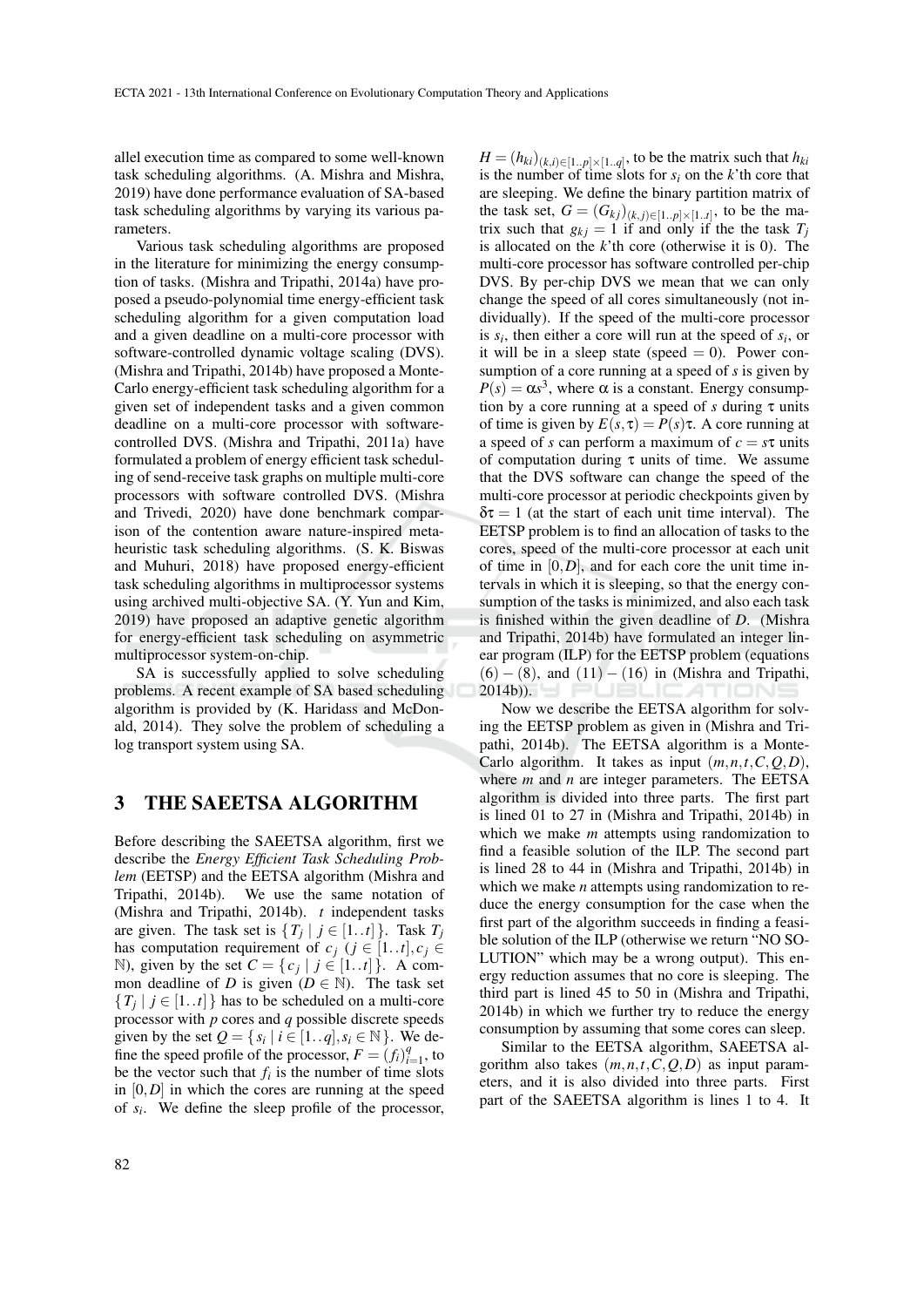Algorithm 1: The SIMULATED-ANNEALING-ENERGY-EFFICIENT-TASK-SCHEDULING-ALGORITHM.

- 1: procedure SAEETSA(*m*, *n*, *t*, *C*, *Q*, *D*) 2: Use part 1 of the EETSA algorithm (lines 01 to
- 25 of the EETSA algorithm in (Mishra and Tripathi, 2014b)) to find a feasible solution  $(F, G, H)$  of the ILP by making *m* randomization steps.
- 3: if step 01 fails to find a feasible solution of ILP then

```
4: return NO SOLUTION
 5: else
 6: b \leftarrow [t/n]<br>7: E' \leftarrow \alpha \sum_{i=1}^{n}7: E' \leftarrow \alpha \sum_{k=1}^{p} \sum_{i=1}^{q} s_i^3 (f_i - h_{ki})8: (A, F', G', H') \leftarrow (O_{1 \times p}, F, G, H)9: for j \leftarrow 1, t do
10: for k \leftarrow 1, p do
11: a_k \leftarrow a_k + c_j g_{kj}12: end for
13: end for
14: for r \leftarrow 1, n do
15: F
                F'' \leftarrow F16: for v \leftarrow 1, b do
17: RANDOM-SELECT (1,D,F)
18: M \leftarrow \sum_{i=1}^{q} s_i f_i19: r \leftarrow RANDOM (0,1)
20: E \leftarrow \alpha \sum_{k=1}^{p} \sum_{i=1}^{q} s_i^3 (f_i - h_{ki})21: if \wedge_{k=1}^p \underbrace{(a_k \leq M)}_{k=1} then
22: if (E \leq E') \vee (r \leq e^{-(E-E')/T})then \triangleright T is the SA temperature
                                \langle ' , F', G', H' \rangle \leftarrow (E, F, G, H)23: (E
24: else
25: F \leftarrow F''26: end if
                                                         HNC
27: end if
28: end for
29: T \leftarrow T\beta \Rightarrow \beta is the SA cooling schedule<br>30. end for
            end for
31: L \leftarrow O_{1 \times q}<br>32: for k \leftarrow 1.
            for k \leftarrow 1, p do
33: E_k \leftarrow \alpha \sum_{i=1}^q s_i^3 (f_i - h_{ki})34: end for
35: for all L \in \{L \mid (L \geq O_{1 \times q}) \wedge (L \leq F)\}\) do
36: for k \leftarrow 1, p do
37: if \sum_{i=1}^{q} s_i(f_i - f_i) \ge a_k then
                           \sum_{i=1}^{i} \sum_{j=1}^{i} \overline{s_i^3}(f_i-h_{ki})38: E
39: if (E'_k \leq E_k) then
40: (E_k, H_k) \leftarrow (E'_k, L)41: end if
42: end if
43: end for
44: end for
               \prime \leftarrow \sum_{k=1}^p E_k45: E
                (G') \leftarrow (F,G)46: (F
47: \overrightarrow{H'} \leftarrow (\overrightarrow{H_k})_{k=1}^p<br>
48: return (E', F', G', H')49: end if
50: end procedure
```
is identical to the first part of the EETSA algorithm (Mishra and Tripathi, 2014b). The difference between the two algorithms is in the second part (steps 5 to 30) and the third part (steps 31 to 50). In the second part of the SAEETSA algorithm (reducing the energy consumption from feasible solution of the first part assuming that no cores can sleep), steps 5 to 18 of the SAEETSA algorithm is identical to steps 28 to 39 of the EETSA algorithm (Mishra and Tripathi, 2014b). The difference between the two algorithms is in steps 19 to 30 of the SAEETSA algorithm, and steps 35 to 44 of the EETSA algorithm (Mishra and Tripathi, 2014b). In steps 40 to 44 of the EETSA algorithm (Mishra and Tripathi, 2014b), we follow the greedy approach. We make *n* randomization steps in which we modify  $F$  and try to get a feasible solution. If the energy is minimized, then this *F* becomes the current  $\overline{F}$ , and we repeat the same process for total *n* number of times. In steps 14 to 30 of the SAEETSA algorithm, we make *n* attempts for decreasing the energy consumption. In each attempt, we modify *F* in step 17 in hope of finding a lower energy value using local neighborhood search using the function RANDOM-SELECT  $(1, D, F)$ . The function RANDOM-SELECT (1,*D*,*F*) first randomly selects two time slots in [1,*D*]. It then applies the neighborhood function  $n(F)$  to the selected time slots. The neighborhood  $n(F)$  of *F* is defined as follows:  $n(F)$  =  $\{F^{\prime} | \exists (j,k), \text{ such that } \forall i \neq k, j, f_i = f'_i \text{ and } f_j + f_k = 0\}$  $f'_j + f'_k$ . For example,  $(1,2,3,4) \in n(1,2,4,3)$ , but  $(1,2,3,4) \notin n(1,2,3,5)$ . If the energy value is lower, then the modified  $F$  becomes the current  $F$  (steps 22 and 23), and we repeat the process. However, if we get a higher energy value, then with probability  $e^{-(E-E')/T}$ , the modified *F* becomes the current *F* (steps 19, 22 and 23) in hope of finding better solution some time later (the SA approach). Here *E* is the current energy consumption, and  $E'$  is the lowest energy consumption found so far. *T* is the temperature. In each iteration we update the temperature by a constant factor β (step 29 is the cooling schedule). We may initialize  $T = 15$  and  $\beta = 0.9$  which experimentally give the best results.

The third part of the SAEETSA algorithm (steps 31 to 49: further reducing the energy consumption by assuming that some cores can independently sleep) is an optimization of the third part of the EETSA algorithm (steps 45 to 50 in (Mishra and Tripathi, 2014b)). The third part of the EETSA algorithm has a for all loop in step 45 in (Mishra and Tripathi, 2014b). It involves energy evaluation corresponding to all possible values of a  $p \times q$  matrix *H*, contributing a factor of  $D^{pq}$  in the complexity expression. This is per-chip optimization. Equivalently, we have done per-core opti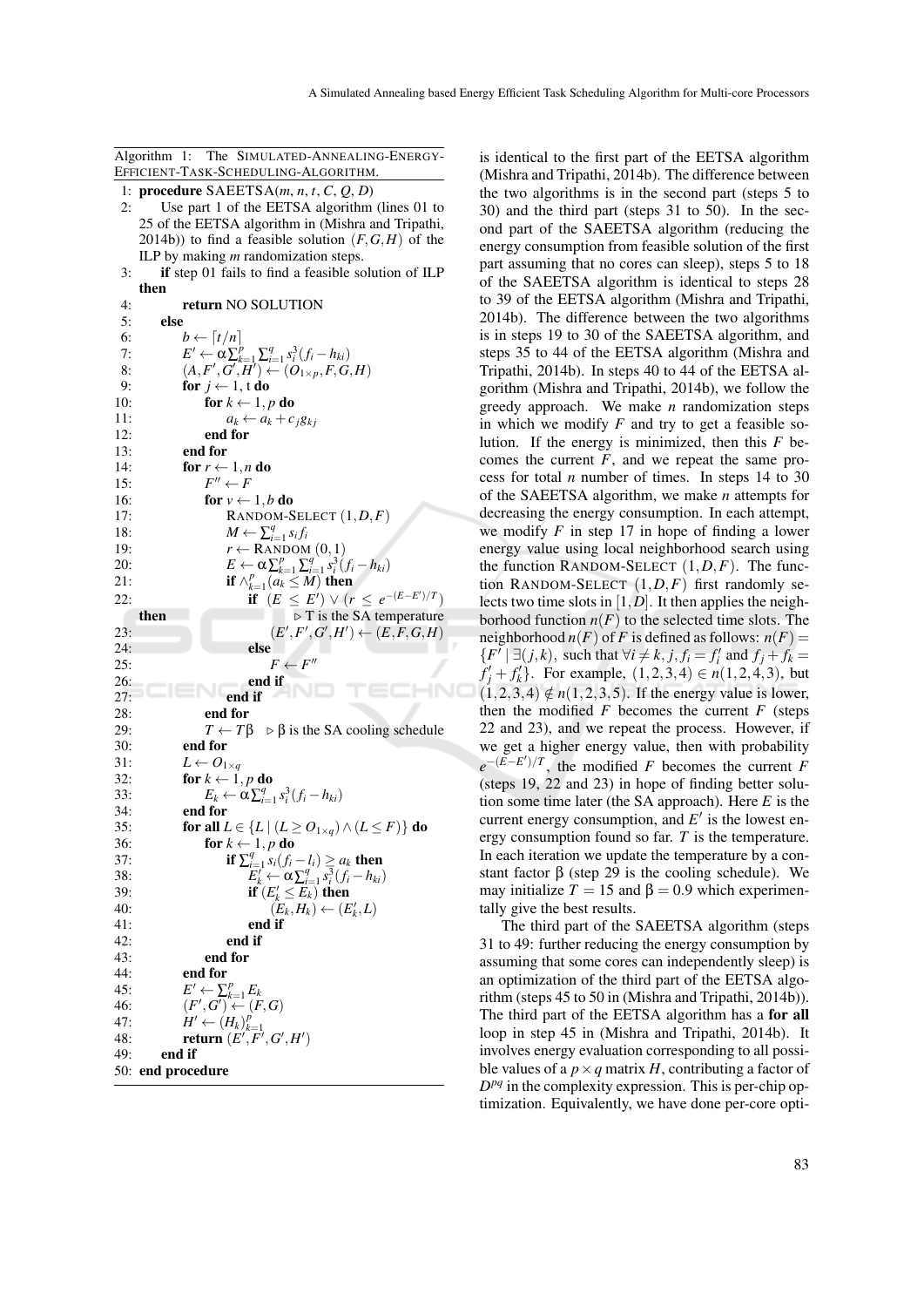mization in the third part of the SAEETSA algorithm (the for all loop in step 35). This reduces the complexity factor of  $D^{pq}$  down to  $pD^q$ . We have used all possible values of the per-core sleep matrix *L* in energy calculation (step 35). We have done energy optimization independently for each core (the for loop of step 36). Now we will prove the optimality of the third part of the SAEETSA algorithm. Let  $E_k$  be defined as the energy consumed by core *k* (step 33). The total energy consumed *E* is given by the equation in step 45 ( $\mathbf{E} = \sum_{k=1}^{p}$  $_{k=1}^{p}E_{k}$ ).

After having designated *F* for an iteration of EETSA, it is easy to prove that *E* is optimal (i.e. least) across assignments of *H* (Mishra and Tripathi, 2014b) if and only if  $E_k$  is optimal for each  $k$ . Note that  $E_k$ can be optimized separately for each  $k$  since  $E_k$  and  $E_l$ are independent,  $k \neq l$ , since they use different rows of the sleep matrix *H* in their evaluation expression.

Consider the 'only if' part of the above claim: let's say to the contrary that  $E$  is least but  $E_k$  is not least for some *k*. Since  $E_k$  can be replaced by optimal  $E'_k$ . This corresponds to a change in some of the values of row *k* of the sleep matrix *H*. Change in this row does not affect other rows of *H* and hence other values of  $E_l$  don't change. This means that by the equation in step 45, the new energy computed  $E'$  is less than  $E$ . But this contradicts our assumption that *E* is optimal. Hence we have proved that  $E_k$  is optimal for each  $1 \leq$  $k < p$  if *E* is optimal.

Next, we prove the 'if' part which is trivial: by the equation in step 45, we have that *E* is least when *E<sup>k</sup>* is least for each  $1 \leq k \leq p$ .

The above result helps us to reduce the complexity of the SAEETSA algorithm by pruning the search space of the sleep matrix optimization part. Note that we don't have to search through all values of *H* i.e.  $D^{pq}$  values, we may simply find optimal for each core wherein we have to search through all possible values of a single row of *H* only (the *L* matrix). This reduces the complexity factor down to  $pD<sup>q</sup>$ , which is a huge help.

The loop at step 35 runs  $D<sup>q</sup>$  times. The inner loop (step 36) runs *p* times. Then the if part at step 37 requires  $O(q)$  time. Lines 45 to 48 takes  $O(pq + pt)$ time. This gives the time complexity of the third part of SAEETSA as  $O(p(q+t+qD^q))$ . Complexity of the first and second parts of the SAEETSA algorithm is identical to the complexity of the first and second parts of the EETSA algorithm respectively (Mishra and Tripathi, 2014b). Therefore, the overall time complexity of the SAEETSA comes out to be  $O(t(mp+q+\log t) + pn(t+q) + p(q+t+qD^q)).$ 

## 4 EXPERIMENTAL RESULTS FOR DUAL-CORE **PROCESSORS**

Figures 1 and 2 show the experimental results for SAEETSA for  $p = 2$  and  $q = 3, n = 10$  with 5 node task sets and 10 node task sets respectively. The common deadline for the two cases was fixed at 30 and 50 respectively. SAEETSA algorithm is showing 16.78% and 8.48% average energy optimization as compared to the EETSA algorithm respectively.

### 5 EXPERIMENTAL RESULTS FOR TRI-CORE PROCESSORS

Figures 3 and 4 show the results for SAEETSA for  $p = 3$  and  $q = 3, n = 10$  with 5 node task sets and 10 node task sets respectively. The common deadline for the two cases was fixed at 30 and 50 respectively. SAEETSA algorithm is showing 26.97% and 8.82% average energy optimization as compared to the EETSA algorithm respectively.

## **CONCLUSION**

The SAEETSA algorithm was an improvement of the EETSA algorithm of (Mishra and Tripathi, 2014b) using SA with reduced time complexity. Our experimental results are showing up to 26.97% improvement over the EETSA algorithm. For future work, we can try to formulate the energy-efficient task scheduling problem of independent tasks with a common deadline on multiple multi-core processors with task migration overheads.

### ACKNOWLEDGEMENTS

The authors would like to thank the anonymous reviewers for their constructive comments in improving the quality of this paper.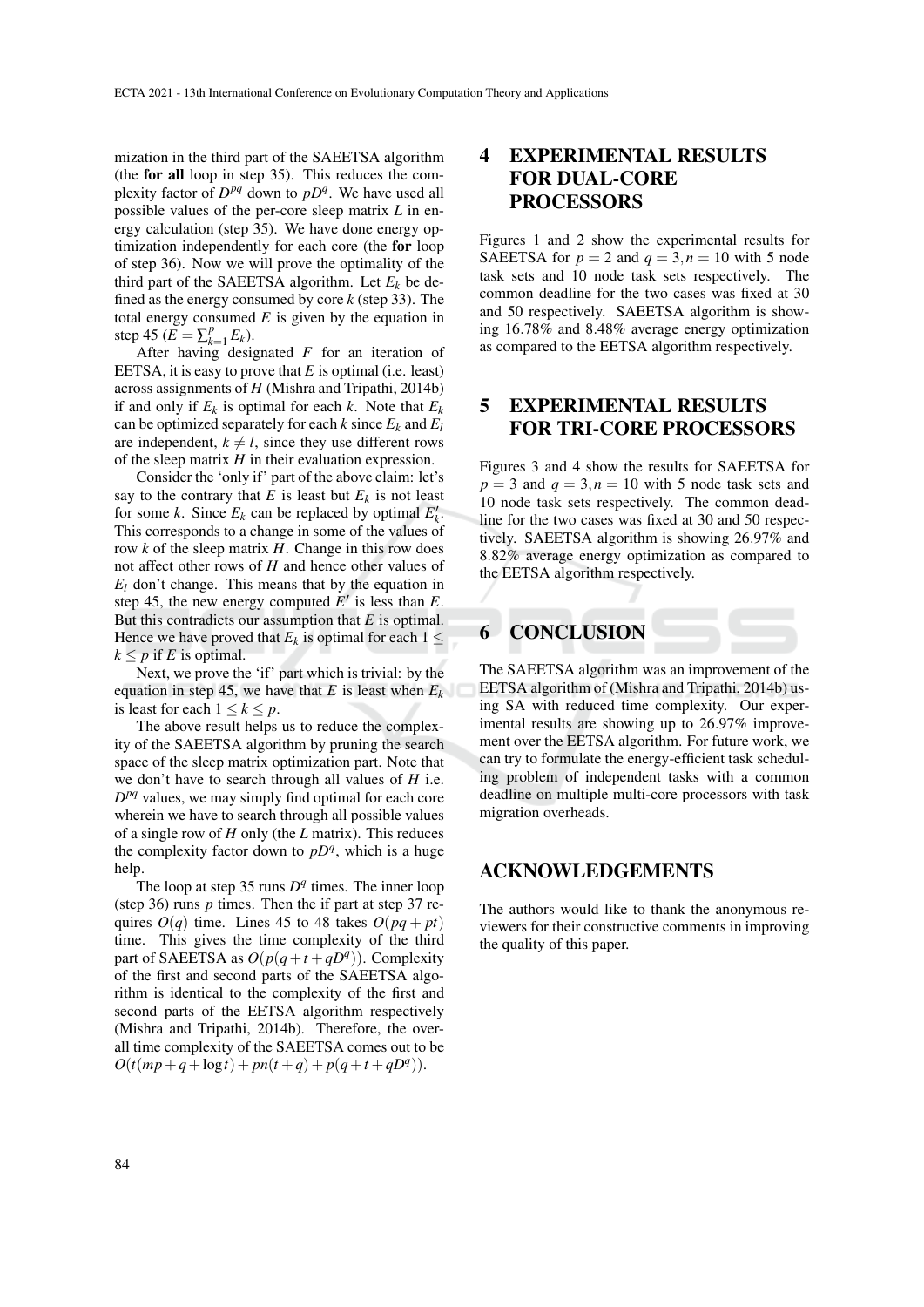

Figure 1: Energy consumption for 5 node task sets on a dual-core processor. The SAEETSA algorithm is consuming 16.78% less energy as compared to the EETSA algorithm.

Energy Consumption for 10-node Task Sets on a Dual-Core Processor



Figure 2: Energy consumption for 10 node task sets on a dual-core processor. The SAEETSA algorithm is consuming 8.48% less energy as compared to the EETSA algorithm.

Energy Consumption for 5-node Task Sets on a Dual-Core Processor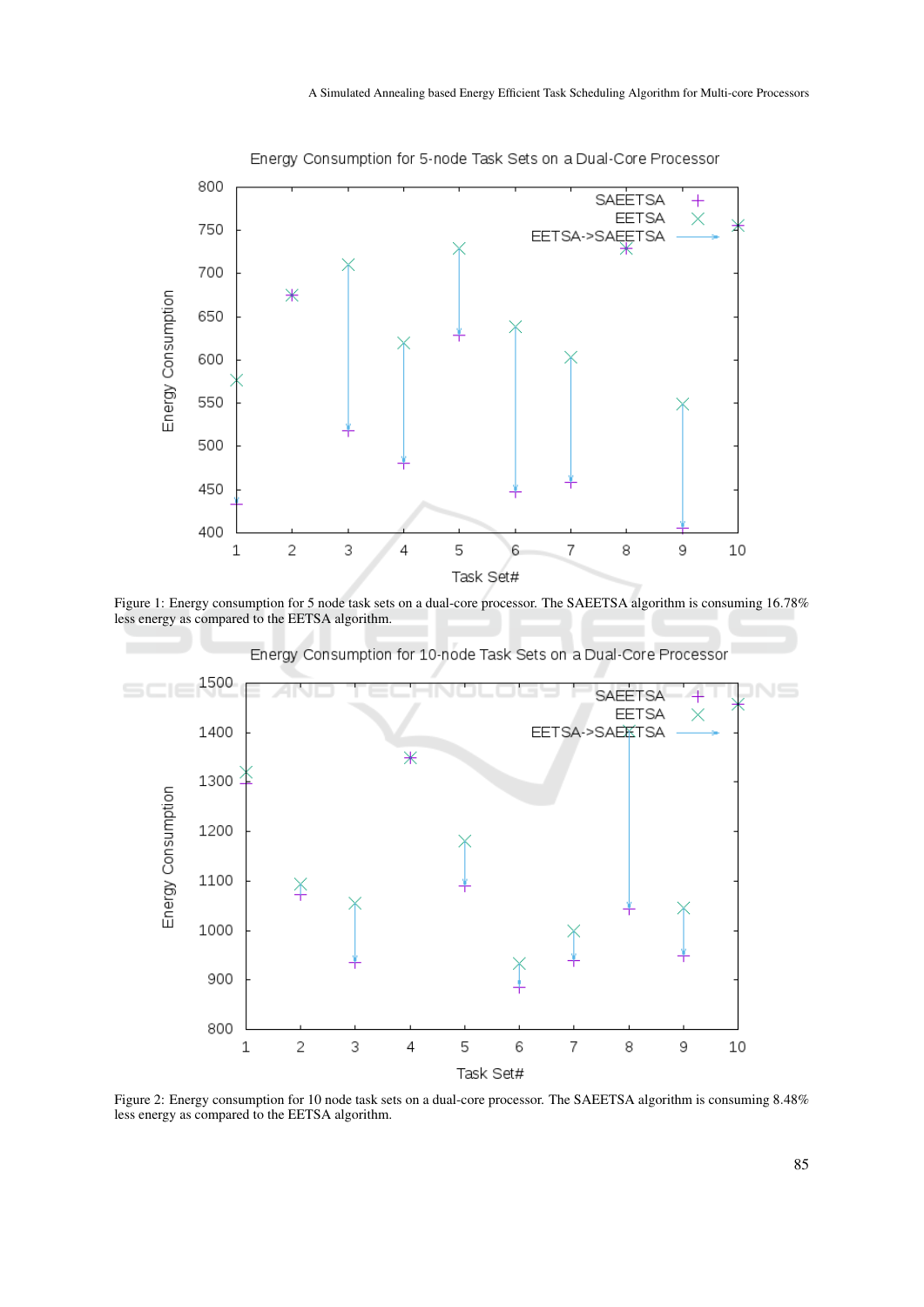

Energy Consumption for 5-node Task Sets on a Tri-Core Processor

Figure 3: Energy consumption for 5 node task sets on a tri-core processor. The SAEETSA algorithm is consuming 26.97% less energy as compared to the EETSA algorithm.

Energy Consumption forn 10-node Task Sets on a Tri-Core Processor 1600  $N \equiv$ SAEETSA  $\ddot{}$ **EETSA**  $\times$ 1500 EETSA->SAEETSA 1400 Energy Consumption 1300 Ж 1200 1100 1000 Ж 900 800 5  $\overline{7}$  $\overline{c}$ 3 6 8  $\,1\,$  $\overline{4}$ 9 Task Set#

Figure 4: Energy consumption for 10 node task sets on a tri-core processor. The SAEETSA algorithm is consuming 8.82% less energy as compared to the EETSA algorithm.